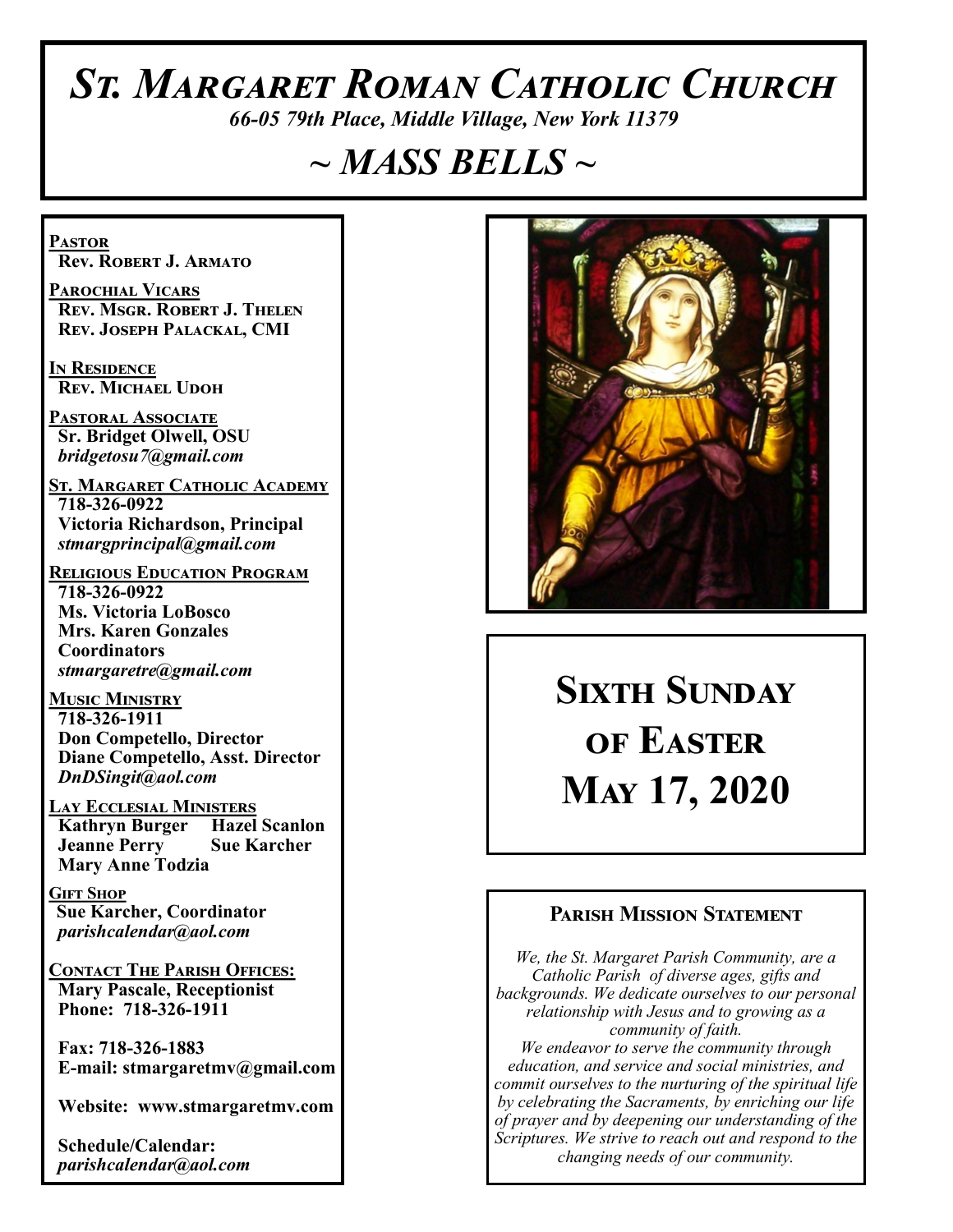### *MASSES FOR THE WEEK*

| SUN.<br>7:30<br>9:00<br>10:30<br><b>NOON</b><br>5:00PM | <b>MAY 17 - SIXTH SUNDAY OF EASTER</b><br><b>Margaret Roemmelt</b><br>Maria Santissima dell udienza/Salvatore<br>e Anna Armato/Giorgio e Concetta<br>Giudice/Antonino Cicio/Gaspare<br>LaManno/Gaspare Tamburello/Filippo<br>Verde/Geraldine Ciaccio/<br>Judith Conte (ANNI)<br>People of the Parish<br>Augusta Mundy (ANNI) |
|--------------------------------------------------------|------------------------------------------------------------------------------------------------------------------------------------------------------------------------------------------------------------------------------------------------------------------------------------------------------------------------------|
| MON.<br>7:00<br>9:00                                   | <b>MAY 18 - SAINT JOHN1</b><br>Rose D'Amato<br>Joseph & Elizabeth Sustar                                                                                                                                                                                                                                                     |
| TUE.<br>7:00<br>9:00                                   | <b>MAY 19 - EASTER WEEKDAY</b><br>Ruth O'Hehir<br>Theodore Mundy, Sr. (BIRTH)                                                                                                                                                                                                                                                |
| WED.<br>7:00<br>9:00<br>7:30PM                         | <b>MAY 20 - ST. BERNARDINE OF SIENA</b><br>Corono virus victims<br>Ordination Class of 1995<br>People of the Parish                                                                                                                                                                                                          |
|                                                        |                                                                                                                                                                                                                                                                                                                              |
| THU.                                                   | <b>MAY 21 - THE ASCENSION OF</b>                                                                                                                                                                                                                                                                                             |
| 7:00<br>9:00<br>7:30PM                                 | <b>THE LORD</b><br>Corona virus victims<br>Mary & Peter Parlak<br>Corona virus victims                                                                                                                                                                                                                                       |
| FRI.<br>7:00<br>9:00                                   | <b>MAY 22 - ST. RITA OF CASCIA</b><br>Rita & Jim Minogue<br>Joseph Palakal, Sr.                                                                                                                                                                                                                                              |
| SAT.<br>9:00                                           | <b>MAY 23 - EASTER WEEKDAY</b><br><b>Collective: Anna Nick/Rose Stalzer/</b>                                                                                                                                                                                                                                                 |
| 5:00PM                                                 | Mike VanAken (BIRTH)/<br>Margaret Maloney (BIRTH)                                                                                                                                                                                                                                                                            |
| SUN.                                                   | <b>MAY 24 - SEVENTH SUNDAY OF</b><br><b>EASTER</b>                                                                                                                                                                                                                                                                           |

*ALL SCHEDULED MASS INTENTIONS WILL BE HONORED AND CELEBRATED PRIVATELY, BY THE PRIESTS OF THE PARISH*

### **PARISH INFORMATION**

**The Rectory Office IS CLOSED UNT FURTHER NOTICE**

**CONFESSIONS** - Saturday, 4-4:45 pm or by appointment with a priest. **SUSPENDED**

**NOVENA** to Our Lady of the Miraculous Medal Mondays after the 9am Mass. **SUSPENDED**

**THE ROSARY AND DIVINE MERCY** devotion are prayed every morning in the church at 8:30am. **SUSPENDED**

**BAPTISMS** take place on the 1st and 3rd Sundays of the month. Please call the rectory for an appointment and to register your child. **SUSPENDED**

**WEDDINGS MUST** be scheduled at least six months in advance by appointment with a priest or a deacon. Please call the rectory office. For marriage preparation information visit www.pre-cana.org.

**THE ENGLISH CHOIR** rehearses on Tuesday, at 7 pm in the Church. Tenors and baritones needed! **SUSPENDED**

**IL CORO ITALIANO** prattica ogni Domenica prima della Messa Italiana. **SUSPENDED**

**THE YOUTH CHOIR** rehearses on Monday, from 6-7 pm in the Church. For more info, DnDsingit@aol.com **SUSPENDED**

**BOY SCOUT TROOP #119** meets on Tuesdays from 7:15-9 pm in the Parish Hall. New members are welcome, age 10 1/2 & up. Call Mr. Krzewski, 718-894-4099. **SUSPENDED**

**CUB PACK #119** meets on Mondays from 7-8:30 pm in the Parish Hall. New members welcome, age 6 to 10-1/2. Call Mr. Krzewski, 718-894-4099. **SUSPENDED**

**SENIOR CITIZENS** meet every Wednesday at 12 Noon in the Parish Center. **SUSPENDED**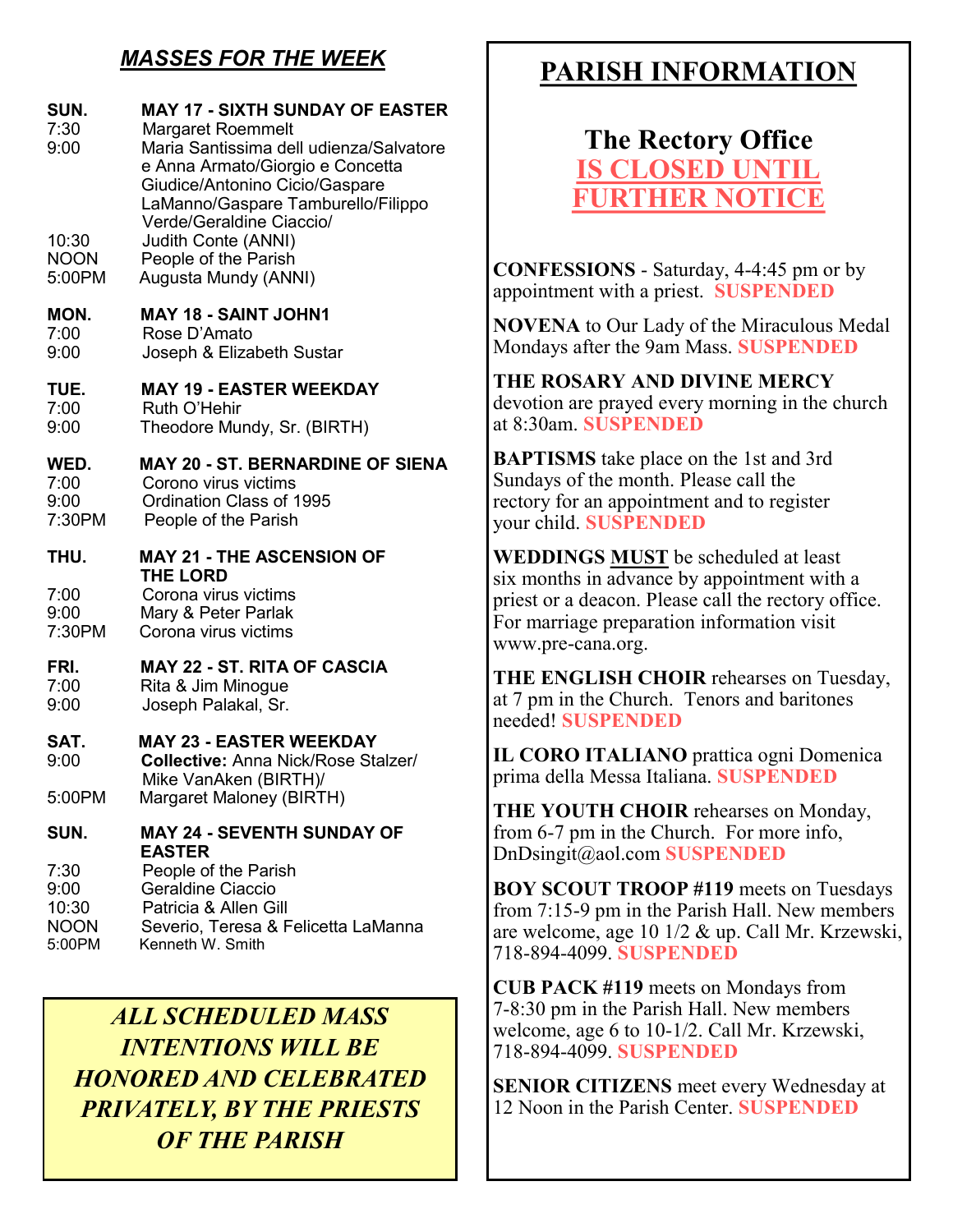## PLEASE PRAY FOR OUR SICK

Connie Faccibene, Linda Frazier, Cari Ann Falk-LoBello, Glen Falk, Ronald Frazier, Robert Sabini, Lee Falk, Scott White, McKinley Kelleher, Sean Harrison, Justin James Quirke, Elizabeth Ott, Mary Harrison, John Murphy, Anne McGinnis, Norma Voyer, Vicky Turato, Julio Pelaez, Maritza Gutierrez, Graciela Mora, Cindy Mulore, Salvatore Tuttolomondo, Gloria Mojica, Gloria Pemaj, Anne Gorian, Allen McConville, Joseph Simon, Jack Marchindiondo, The Scaturro Family, Louis Pitelli, Marion Caracciola, Giovanni Campo, Edward Stoltzenberg, Louis Pittelli, James Graff, Carol Arevalo, Immaculate Marge D'Elia, Jim O'Friscoll, Mary Rigovich, Matteo Sabini, Bob Biolsi, The Mojica Family, Msgr. Leonard Badia, Matthew Zender, Cathie Greulich, Joseph & Mary Augustine, Anthony Pittelli, Josephine Hartnett, Karen Schaefer, Jill Archbold, Fr. Paul Weirichs CP, Hannah Lehman, Daniel Wilson, John Austin Bryzgornia, Dave Kazmier, John Nogiewich, Tim Rooney,

*The names will remain for 3 months, please call 718-326-1911 and ask for continued prayers.*

#### **Prayer Requests**

**Pray for vocations to the Priesthood and Religious Life.** 

**Pray for first responders and medical personnel.**

**Please pray for our men and women from our Parish serving in the defense of our country: Lt. Col. Thomas Frohnhoefer Sgt. Robert A. Domenici** 



*WE RECALL OUR BELOVED DECEASED John Walter,* 

 *May they rest in Christ's Peace!*

### **MEMORIALS**

#### *ALTAR CANDLES THIS WEEK*

*are offered in memory of Augusta & Theodore Mundy at the request of their daughter, Barbara Mundy.* 



*THE ASCENSION OF THE LORD MAY 21*

#### **TODAY'S READINGS**

 *Sixth Sunday of Easter* 

Acts 8:5-8, 14-17 Ps 66:1-7, 16, 20 1 Pt 3:15-18 Jn 14:15-21

#### **READINGS FOR THE WEEK**

 Monday: Acts 16:11-15 Ps 149:1b-6a, 9b Jn 15:26-16:4a Tuesday: Acts 16:22-34 Ps 138:1-2ab, 2cde-3 7c-8 Jn 16:5-11 Wednesday: Acts 17:15, 22-18:1 Ps 148:1-2, 11-14 Jn 16:12-15 Thursday: Acts 18:1-8 Ps 98:1, 2-3ab, 3cd-4 Jn 16:16-20 Friday: Acts 18:9-18 Ps 47:2-7 Jn 16:20-23 Saturday: Acts 18:23-28 Ps 47:2-3, 8-10 Jn 16:23b-28 Sunday: Acts 1:1-11 Ps 47:2-3, 6-9 Eph 1:17-23 Mt 28:16-20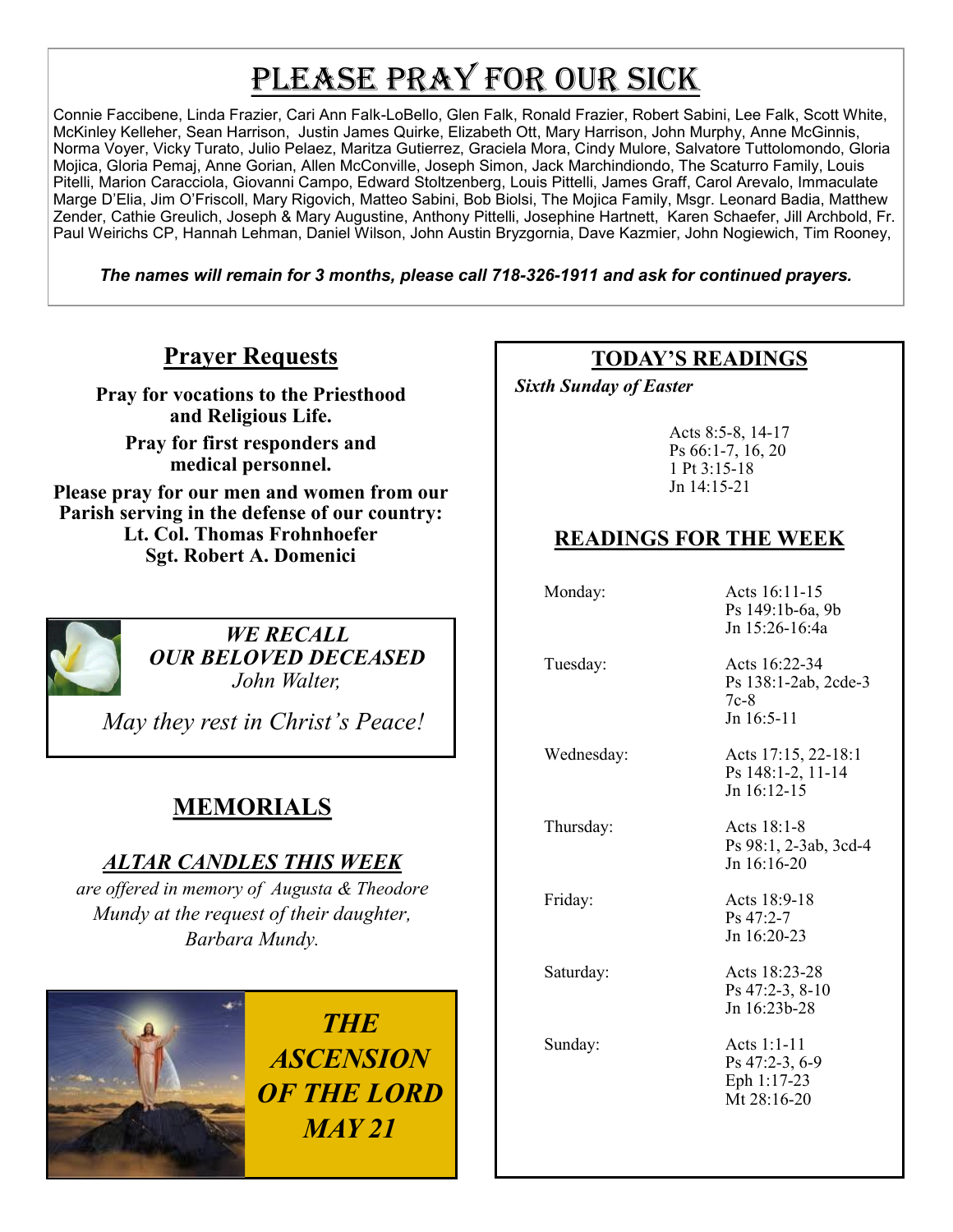#### *From the Pastor's Desk:*

#### **~ It's Not What We Had in Mind ~**

 There are three commemorations coming up this week, though not the way we had in mind. The first is a celebration of the whole Church: The Solemnity of the Ascension of our Lord on Thursday, keeping the ancient tradition of celebrating forty days after Easter. While the turnout is usually low for this holy day of obligation (dispensed with this year), Masses were added to accommodate usually busy workday schedules. They will be celebrated, but without congregations participating, except virtually and spiritually. It's not what we had in mind.

 The second commemoration is a Parish observance of the 160th anniversary of the first Mass celebrated here in Middle Village on May 20, 1860. We were going to have a special Mass this Saturday, May 16, followed by a gala dinner-dance. The Mass will be celebrated quietly, without a congregation, and the social will have to take place later on. It's not what we had in mind.

 The third is a more personal commemoration for me: the 25th anniversary of my ordination to the priesthood, on May 20, 1995. I had planned for a low-key celebration, and then to go on pilgrimage to Rome in the summer, but those plans, too, are now on hold. It's not what I had in mind.

 The Scriptures for this week also present a few kinks to what people had in mind. From the Acts of the Apostles we learn about the conversion of a number of hated Gentiles in the territory of Samaria, between Jewish Judea and Galilee. Salvation was to come from and to the Jews (Jesus, Mary, Joseph, and the first disciples were all Jews, remember?), in fulfillment of promises that God had made to their ancestors for hundreds of years, and was thought to apply only to the blood descendants of Abraham, Isaac, and Jacob. Suddenly, it also applied to Gentiles. Surprise! The boundless love of God is granted through the Holy Spirit to all people who accept His Word. A new family of faith in Christ has been created. All who believe in Him and keep His commandments have become heirs to the promises, fulfilled in Him not in mere physical terms but in terms of sharing in the eternal life of God Himself. This, St. Peter tells us, is to be the reason for our hope. God has made good on His promises in a way that people did not have in mind.

 The Apostles also got their ideas tweaked in today's Gospel (the event actually taking place on Holy Thursday night). They had thought that Christ would establish an earthly kingdom, far grander than but along the lines of that of King David and his son Solomon. Now He speaks to them about leaving them, though not leaving them orphans, and sending them the Spirit of His Father in order to be with them always. It's not what they had in mind. In fact, it downright confused them. It would take the descent of the Holy Spirit for them to understand that He has not abandoned them, that He is always with His disciples, His Church, who would be joined to Him and to the Father in an unbreakable bond, of Their Spirit.

 As I write this article, we're in week ten of what was supposed to be a two-week shutdown, later extended "just until we flatten the curve", and now seemingly without end. The list of precautions, conditions, rules, and regulations has lengthened with the list of the sick and the dead, and we wonder if we ever will "get back to normal." This is not what we had in mind. Even if we ourselves have been spared from suffering the disease itself, many, if not all of us, have lost loved one, relatives, friends, or neighbors in these past weeks. The world is changed, and not for the better, right down to the details and activities of our own everyday lives. Death, discouragement, depression, darkness, and despair prey all too easily upon the minds of all of us.

 In the face of this, we might forget that Christ suffered for us, the righteous One for the sake of sinners, and, having been put to death, He conquered death and was brought to life again in the Spirit. This is the same Spirit granted to the early disciples, and Whom we received in Baptism, the Spirit Who brings us to newness of life in Christ. Because He has triumphed over death, we have the possibility of eternal life. We are not bound to the few years of earthly existence. This explains the reason for our hope, for which we always should be prepared to give answer.

 Plans are changed, but there will be new ones to take their places. Celebrations have been postponed, but they will be held, perhaps more low-key than we'd intended, but held, nonetheless. Trips, graduations, receptions of Sacraments, and parties have been put on hold, but they all will be observed in God's good time.

 Indeed, Christ has not abandoned us. He has not left us orphans. Instead, He has joined us to Himself and to the Father by the same bond that unites them in the Mystery of the Holy Trinity. In Him we live and move and have our being. Some day, we will realize that Christ is in the Father and we are in Him, and He is in us. Truly, it's not what we had in mind. It's better than we ever could have imagined!

 Until we meet again, be assured of my prayers and those of the other priests of the Parish for you and yours. Be assured, too, of the assistance and protection of our Blessed Lord and the Virgin Mary, our Mother. Stay safe, and keep the Faith!

#### *~ Fr. Armato ~*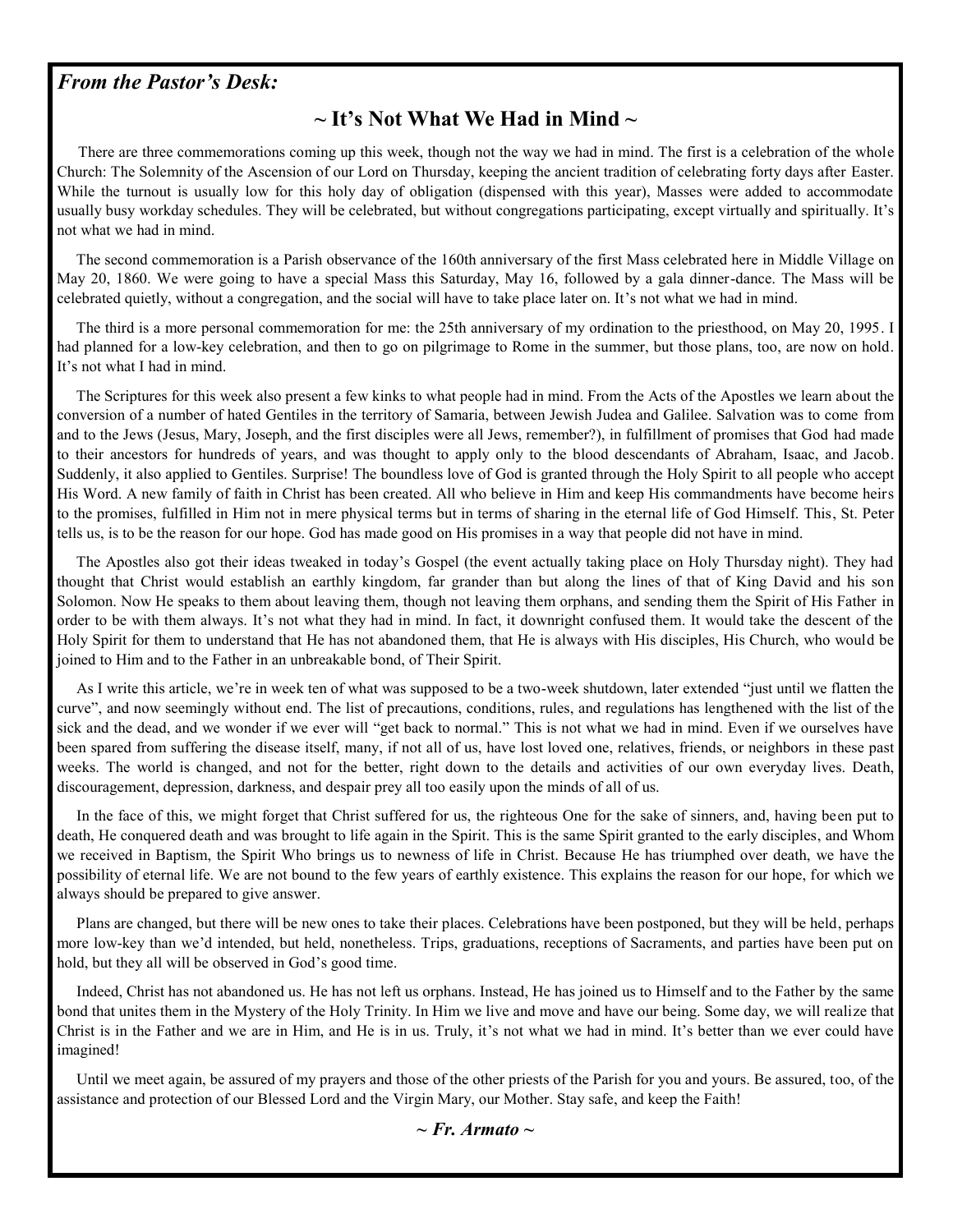#### **ANNUAL CATHOLIC APPEAL**

 The **2020** *Annual Catholic Appeal* campaign is underway. Our goal for this year has been set at \$80,015.

 With about 650 families registered in the Parish, it comes to an average donation of \$125 per family. Even in these difficult times, it's certainly not a burden if we **ALL** pitch in between now and Christmas. **So far, 92 families have pledged \$22,092 toward our goal.**

 Please think and pray about your response this year so that we may continue to serve the needs of our Parish and our Diocese.

#### **PARISH FINANCES**

 The needs of your family must take precedence during this difficult time. Still, your contributions to the Parish are what enable us to be here to provide the ministries that you require of the Church. The Parish cannot continue to exist without your help.

 **Please try to keep up with your contributions by dropping your envelopes in the rectory mail slot or through e-giving like** *Faith Direct.* Go to the icon on our website and follow the instructions to sign up; or you can go straight to the *Faith Direct*  **website** and enter our parish code **NY299.** You can change or drop out later on, as you wish.

As always, thanks for your generosity!

#### **Monthly Memorial Mass**

**HAS BEEN SUSPENDED UNTIL FURTHER NOTICE**

**St. Margaret Gift Shop IS CLOSED UNTIL FURTHER NOTICE**

#### **THE ST. VINCENT dePAUL FOOD PANTRY IS CLOSED UNTIL FURTHER NOTICE**

**ST. MARGARET'S YONKERS EMPIRE CITY BUS TRIPS HAVE BEEN POSTPONED UNTIL FURTHER NOTICE**

#### **BUILDING OUR DATA BASE**

 We have names, street addresses, and phone numbers, but very few email addresses on record. Help us to build up our data base of email addresses so that we can communicate better, especially during this medical emergency. Just email us at:

#### **stmargaretmv@gmail.com**

 Include your first and last name and a brief note to let us know how you're doing. Share with us what you would like to see in the parish - whether spiritual, social, or otherwise - once we are able to gather together again.

#### **160TH ANNIVERSARY**

 Well, the celebrations of a special Mass and dinner-dance are on hold indefinitely because of the lockdown. There still is reason for us to celebrate this week, though. After all, it's not every day that a parish is 160 years old. In the course of the years, we have become the mother Church of all the parishes around us.

 Take time this Wednesday, May 20, to say a prayer for your Parish, for all of the people who make up St. Margaret's today, and for all who have worked so hard and sacrificed and served here for the glory of God. Offer a Rosary, or perhaps a prayer of spiritual communion as you watch Mass on TV or on-line.

 Pray that we may come together soon to celebrate our love for one another and all that the Parish means to us. Pray that our Parish may have a new birth, our best years yet to come.